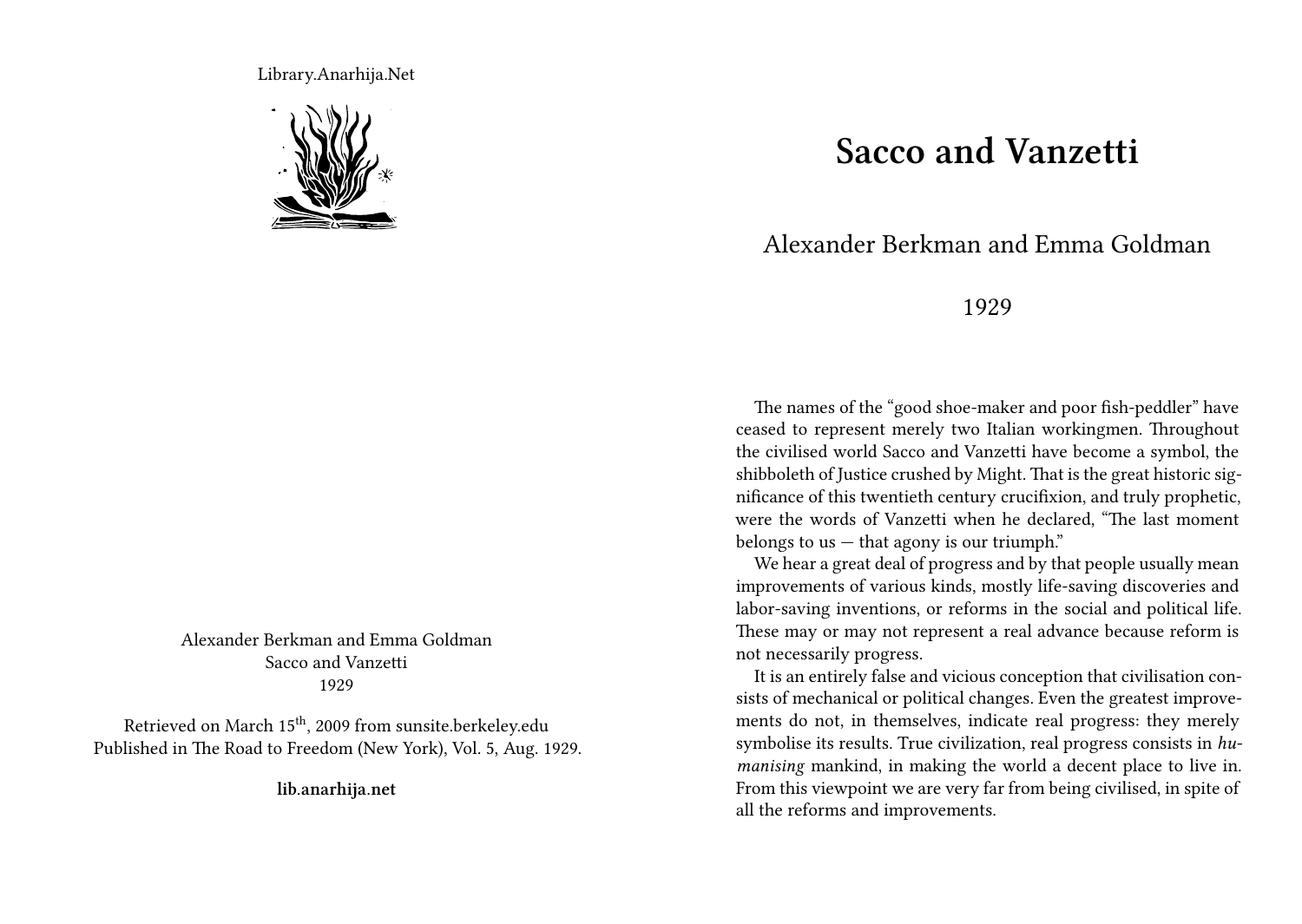True progress is a struggle against the inhumanity of our social existence, against the barbarity of dominant conceptions. In other words, progress is a spiritual struggle, a struggle to free man from his brutish inheritance, from the fear and cruelty of his primitive condition. Breaking the shackles of ignorance and superstition; liberating man from the grip of enslaving ideas and practices; driving darkness out of his mind and terror out of his heart; raising him from his abject posture to man's full stature — that is the mission of progress. Only thus does man, individually and collectively, become truly civilised and our social life more human and worth while.

*This* struggle marks the real history of progress. Its heroes are not the Napoleons and the Bismarcks, not the generals and politicians. Its path is lined with the unmarked graves of the Saccos and Vanzettis of humanity, dotted with the auto-da-fé, the torture chambers, the gallows and the electric chair. To those martyrs of justice and liberty we owe what little of real progress and civilization we have today.

The anniversary of our comrades' death is therefore by no means an occasion for mourning. On the contrary, we should rejoice that in this time of debasement and degradation, in the hysteria of conquest and gain, there are still *men* that dare defy the dominant spirit and raise their voices against inhumanity and reaction: That there are still men who keep the spark of reason and liberty alive and have the courage to die, and die triumphantly, for their daring.

For Sacco and Vanzetti died, as the entire world knows today, because they were Anarchists. That is to say, because they believed and preached human brotherhood and freedom. As such, they could expect neither justice nor humanity. For the Masters of Life can forgive any offense or crime but never an attempt to undermine their security on the backs of the masses. Therefore Sacco and Vanzetti had to die, notwithstanding the protests of the entire world.

Yet Vanzetti was right when he declared that his execution was his greatest triumph, for all through history it has been the martyrs of progress that have ultimately triumphed. Where are the Caesars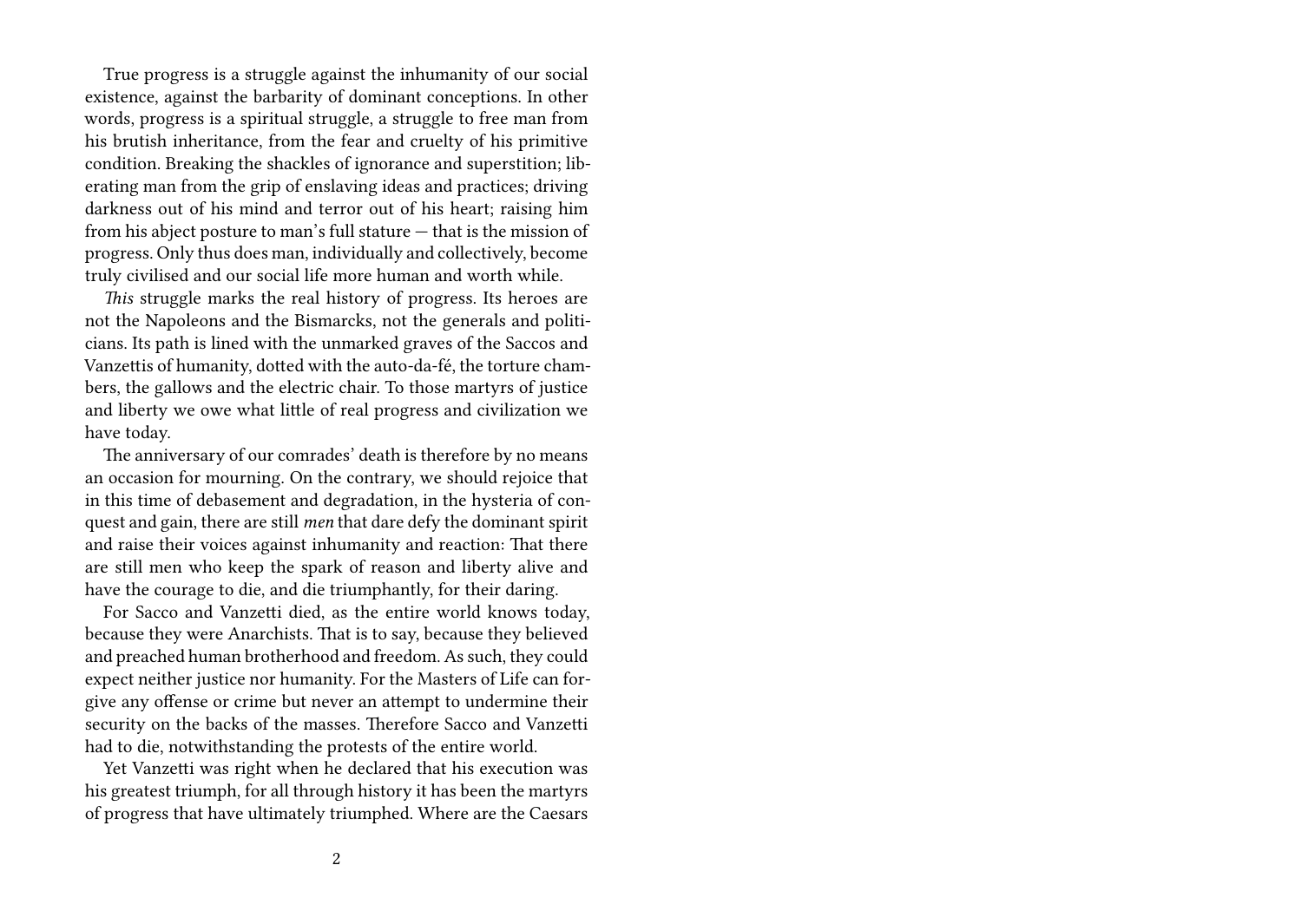and Torquemadas of yesterday? Who remembers the names of the judges who condemned Giordano Bruno and John Brown? The Parsons and the Ferrers, the Saccos and Vanzettis live eternal and their spirits still march on.

Let no despair enter our hearts over the graves of Sacco and Vanzetti. The duty we owe them for the crime we have committed in permitting their death is to keep their memory green and the banner of their Anarchist ideal high. And let no near-sighted pessimist confuse and confound the true facts of man's history, of his rise to greater manhood and liberty. In the long struggle from darkness to light, in the age-old fight for greater freedom and welfare, it is the rebel, the martyr who has won. Slavery has given way, absolutism is crushed, feudalism and serfdom had to go, thrones have been broken and republics established in their stead. Inevitably, the martyrs and their ideas have triumphed, in spite of gallows and electric chairs. Inevitably, the people, the masses, have been gaining on their masters, till now the very citadels of Might, Capital and the State, are being endangered. Russia has shown the direction of the further progress by its attempt to eliminate both the economic and political master. That initial experiment has failed, as all first great social revaluations require repeated efforts for their realisation. But that magnificent historic failure is like unto the martyrdom of Sacco and Vanzetti — the symbol and guarantee of ultimate triumph.

Let it be clearly remembered, however, that the failure of *first* attempts at fundamental social change is always due to the false method of trying to establish the *New* by *Old* means and practices. The *New* can conquer only *by means of its own new spirit*. Tyranny lives by suppression; Liberty thrives on freedom. The fatal mistake of the great Russian Revolution was that it tried to establish *new* forms of social and economic life on the *old* foundation of coercion and force. The entire development of human society has been *away* from coercion and government, away from authority towards greater freedom and independence. In that struggle the spirit of liberty has ultimately won out. In the same direction lies further